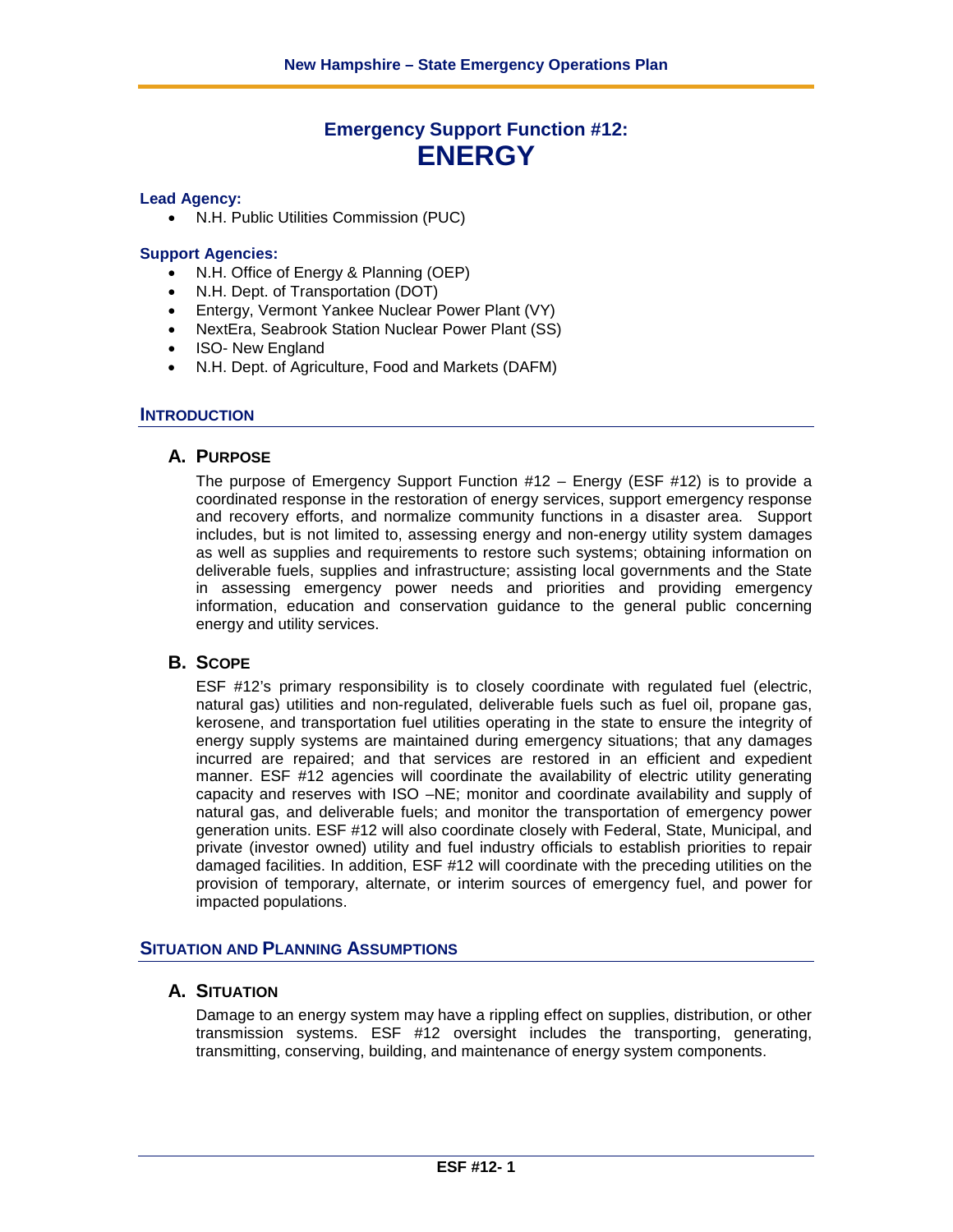# **B. PLANNING ASSUMPTIONS**

- **1.** The occurrence of a major disaster could destroy or damage portions of the state's energy and non-energy systems as well as interfere with energy supplies.
- **2.** Widespread and prolonged electric power failures have occurred in past major disasters and may lead to public and private infrastructure impacts that could severely compromise public safety and jeopardize lives.
- **3.** The transportation, media and telecommunications infrastructure may be impacted.
- **4.** Delays in the delivery of petroleum-based products could occur as a result of transportation infrastructure problems and loss of commercial electric power.
- **5.** The energy distribution systems will continue to provide services through their normal means, during a disaster, to the maximum extent possible.
- **6.** Some of the State's energy and non-energy utility system facilities are considered critical infrastructure or critical facilities.
- **7.** Most of the state's energy and non-energy utility systems are owned and maintained by the private sector.
- **8.** The private sector normally takes the lead in the rapid restoration of infrastructure related services after an event. Appropriate entities of the private sector are integrated into ESF #12 planning and decision-making processes.
- **9.** Owners and operators of private, and public utilities systems shall be responsible for the maintenance and activation of emergency response plans for appropriate allocation of resources (personnel, equipment and services) to maintain or restore utility service under their control.
- **10.** Some of the response activities cannot be completed without a state or federal declaration.

# **CONCEPT OF OPERATIONS**

# **A. GENERAL**

- **1.** ESF #12 will be organized and operate as a team.
- **2.** Coordination will occur with public and private energy providers to ensure equitable provision and/or restoration of energy services to the public.
- **3.** Energy system information will be furnished to government officials at all levels to inform the public on the proper use of services.
- **4.** If criminal or terrorist activity is suspected in connection with the event, the N. H. State Police will be advised immediately, if not already involved in the incident.

# **B. ORGANIZATION**

- **1. Organizational Chart (Command & Control):** ESF #12 shall function under the direction and control of the SEOC Operations Chief **(***See Organizational Chart in SEOP Base Plan. Chapter IV.4.b.)*.
- **2. Operational Facilities/Sites/Components:**
	- a. ESF #12 may have to participate on several emergency teams and/or colocate at several emergency facilities simultaneously (in-state or in another state through mutual aid).
	- b. **Incident Command Posts –** In coordination with other like/similar agencies, Incident Command Posts (ICP) may be established at or near the incident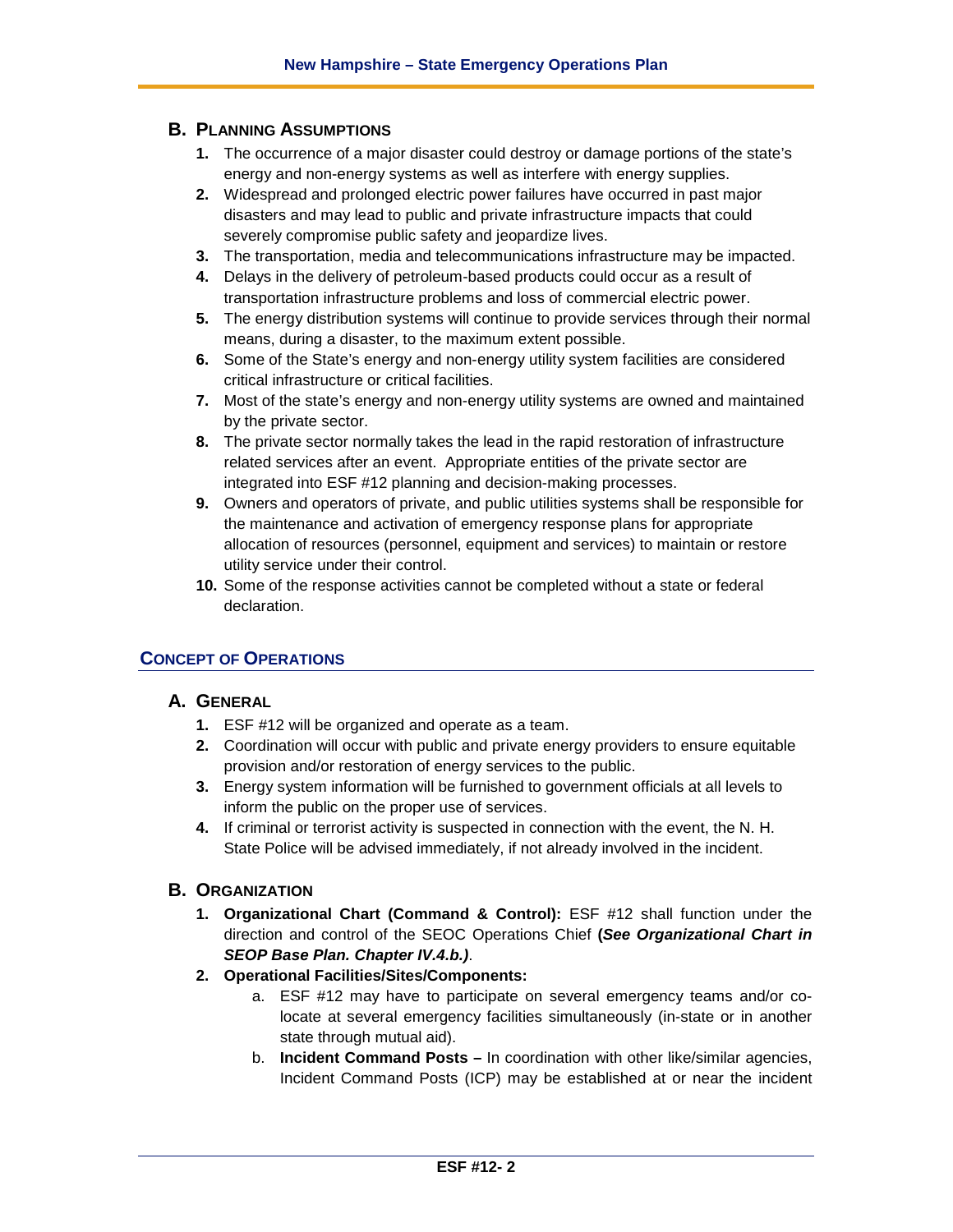from which response personnel may be dispatched to on-the-scene operations.

- c. **Agencies' Emergency Operations Centers -** In addition to receiving ESF #12 missions, agencies may receive additional missions serving in a Lead or Support role to other emergency support functions. Agencies may use a "central" Emergency Operations Center (EOC) concept to manage the different roles and accomplish all mission assignments. The "central" Emergency Operation Center is a "clearinghouse" that is used by the agencies to coordinate information, "track" assigned missions, resources committed, resources available, needed support for resources committed, needed contracts and contractors, and many other matters necessary for an effective emergency operation. In addition, some agencies may develop an "inter-agency" emergency operation center that is below the "central" emergency operation center or clearinghouse.
- d. **State Emergency Operations Center Mission Tasking -** The ESF #12 representative will assign request for assistance to the agency or agencies that have the most appropriate resources and expertise to accomplish the task. No agency should be tasked more than another to ensure a balance in "mission" tasking and to maximize the use of all available resources. Mission Tasks will be posted to WebEOC.
- e. **Field Operations –** ESF #12 may serve in Field Operations (i.e., the Forward State Emergency Response Team, Impact Assessment Teams: Rapid Response Team, Preliminary Damage Assessment Team, Disaster Field Office operations, Recovery Center operations, intrastate and/or interstate mutual aid assistance). Since activation of these activities usually occurs early in an event, its activation sequence should be prepared for in the first hours of an event.
- f. **Specialized and Mutual Aid Teams-** Specialized local, Federal and Mutual Aid teams (including volunteer and private teams) can be brought in as resources if the proper channels for requesting assistance are followed. Proper declarations would be required and requests should be made on an executive level to mobilize, as appropriate. It will be up to the local Incident Commander, in consultation with the ESF #12 representative in the SEOC to make the determination when and to what extent to utilize volunteer organizations in activities.
- g. **Federal Resources -** When ESF #12 foresees or has a need for resources not otherwise available, action will be taken to secure such resources through the *National Response Framework* (NRF) or some other federal source. Normally, an action to secure a resource from a federal source would be coordinated with/through the State Coordinating Officer and/or the Federal Coordinating Officer. However, if an ESF agency has no recourse through the Federal Emergency Management Agency or has direct communication with a federal entity or regulatory commission, that ESF may coordinate directly with the federal agency that can provide the needed federal resource.
- h. **Contracts and Contractors -** Resources that are available through ESF #12 may, at times, best be obtained through a contractor. Agency(ies) contracts may be utilized or access to State of NH or private sector contracts may be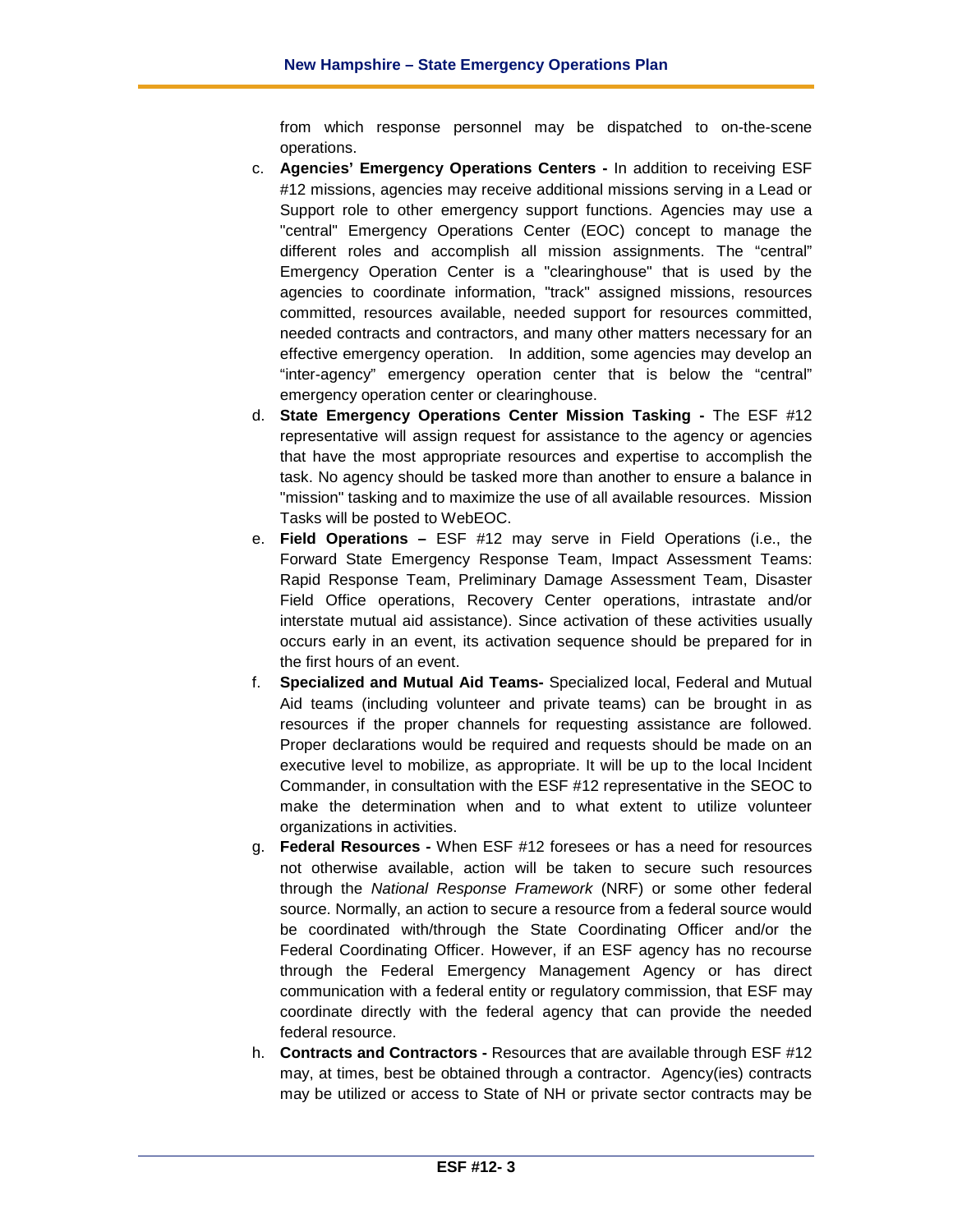made through coordination with ESF #7- Resource Support. Contractual personnel may not be used to supplant state assets/resources.

i. **Mitigation and/or Redevelopment –** ESF #12 does not have budgetary authority or funds for mitigation or redevelopment needs that result from an emergency or disaster. Therefore, ESF #12 can only provide (as in-kind or matching) professional, technical, and administrative personnel and their use of related equipment for mitigation and redevelopment efforts that may follow an event. Such in-kind or matching resources can be used to support the review, investigation, contracting, and other professional, technical, and administrative tasks generally required for mitigation and/or redevelopment activities.

#### **3. Policies**

- a. Actions initiated under ESF #12 are coordinated and conducted cooperatively with state, and local incident management officials and with private entities, through coordination with the State Emergency Operations Center (SEOC), as appropriate. Each supporting agency is responsible for managing its respective assets and resources after receiving direction from the ESF #12 Lead Agency.
- b. Actions taken during an emergency are guided by and coordinated with state and local emergency preparedness and response officials, Department of Homeland Security officials, appropriate federal agencies, and existing agency internal policies and procedures.
- c. The organizations providing support for each incident coordinate with appropriate ESFs and other agencies, including the Safety Officer, to ensure appropriate use of volunteers and their health and safety and to ensure appropriate measures are in place to protect the health and safety of all workers.

# **PHASED ACTIVITIES**

# **A. PREVENTION ACTIVITIES**

#### **1. General**

a. These activities, focusing on the protection of life and property, are performed on an on-going basis. They are also performed as a particular incident is on-going to help ensure additional incidents do not occur simultaneously.

# **B. PREPAREDNESS ACTIVITIES**

#### **1. General**

- a. Developing plans for the effective response of ESF #12 and protection of public health and security during an emergency incident.
- b. Generating information to be included in SEOC briefings, situation reports and/or action plans.
- c. Maintaining personnel and equipment in a state of readiness appropriate to existing and anticipated emergency conditions to include mobilizing resources and staging them at various locations.
- d. Maintaining a system to recognize credentials of associated agencies/personnel.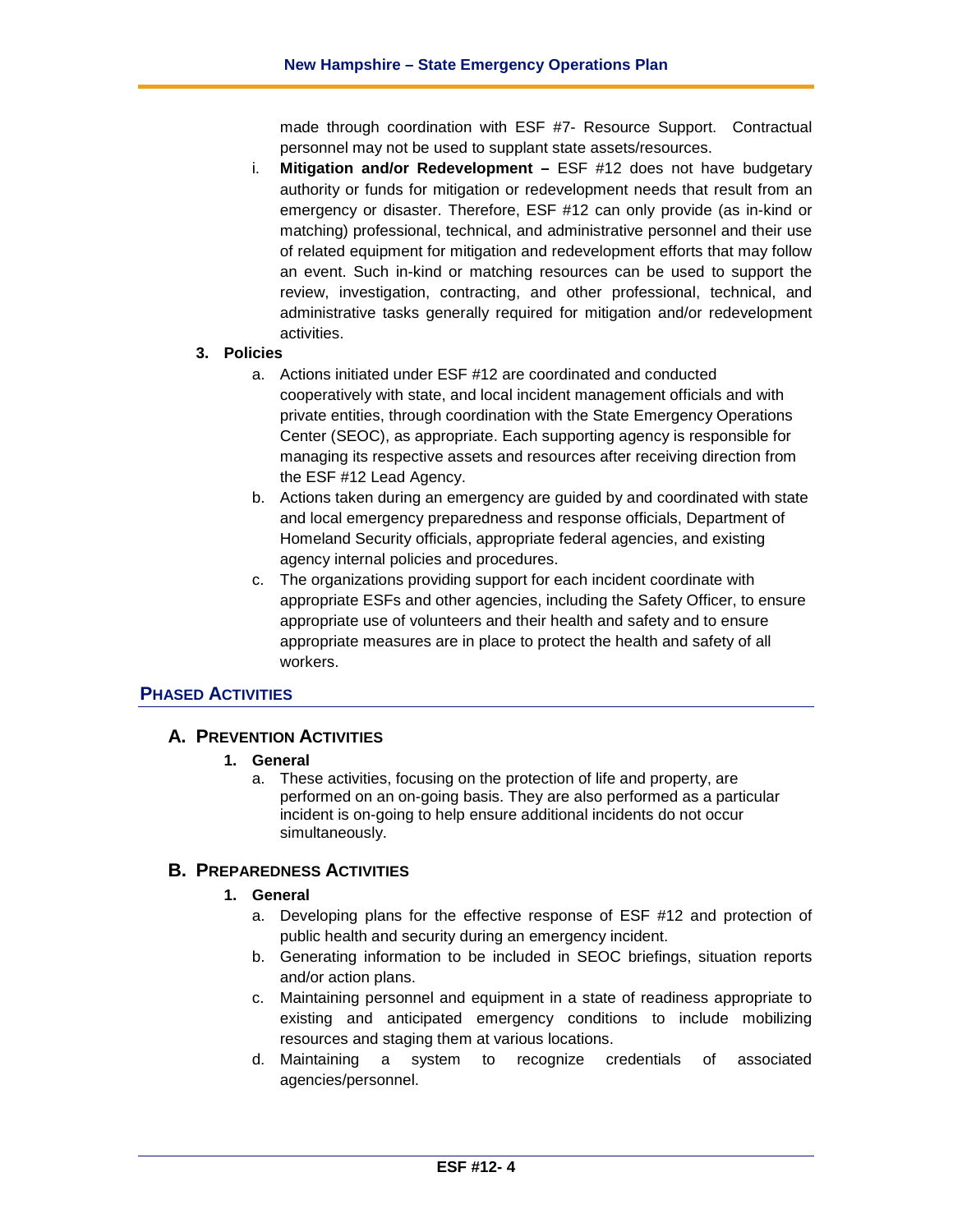- e. Monitoring weather and hazardous conditions that contribute to increased danger to the public health and safety.
- f. Developing plans and protocols to enhance the capability to report the following during an incident:
	- i. Regional electric generating capacity (or reasonable estimate);
	- ii. Regional electric demand (or reasonable estimate);
	- iii. Outages by region/section/community;
	- iv. Estimated restoration times;
	- v. Status of major generating unit outages;
	- vi. Expected duration of outages/restoration time estimates;<br>vii. Explanation of utility planned actions and recommendatio
	- Explanation of utility planned actions and recommendations;
	- viii. Status of natural gas pipelines and deliverable fuel unloading land distribution locations and channels;
	- ix. Status of ports of entry and offloading facilities for energy-related shipments; and,
	- x. Status of qualified resources (repair crews and on-site availability).
- g. Based upon hazardous conditions, conducting safety education activities for the public, as able.
- h. Providing trained personnel for assignment to the SEOC during activation. Assuring sufficient personnel for an extended and/or 24-hour activation period.
- i. Maintaining a system to recognize credentials of associated agencies/personnel.
- j. Releasing information (in coordination with the JIC, if one is established) on safety and disaster planning/actions via news releases, brochures, or websites.
- k. Developing and maintaining a database of locations and contact information for ESF #12 resources. Maintaining records reflecting local or mutual aid capabilities.
- l. Developing procedures to protect the public from incident-related danger, including evacuation strategies (in coordination with ESF #1 – Transportation).
- m. Maintaining communications with the Nuclear Regulatory Commission and other appropriate entities that may be involved in radiological emergencies.
- n. Developing protocols and maintaining liaison with other consulting and incident-related or specific agencies, organizations and associations.
- o. Assisting local governments in training of personnel and organizations for energy related emergency operations.
- p. Supporting the Emergency Management Assistance Compact (EMAC) and International Emergency Management Assistance Compact (IEMAC) including training of ESF on EMAC/IEMAC responsibilities, and preidentification of critical infrastructure assets, needs and resources that may be allocated to support other states/provinces.
- q. Annually reviewing the Department of Homeland Security Core Capabilities and integrating tasks as appropriate.
- r. ESF #12 personnel are responsible for integrating NIMS principles in all planning. All ESF personnel should complete all required NIMS training.
- s. Evaluating the probability and time period of the response and/or recovery phases for the event.

# **C. RESPONSE ACTIVITIES**

**1.** Evaluating and task the energy-related support requests for threatened/impacted area.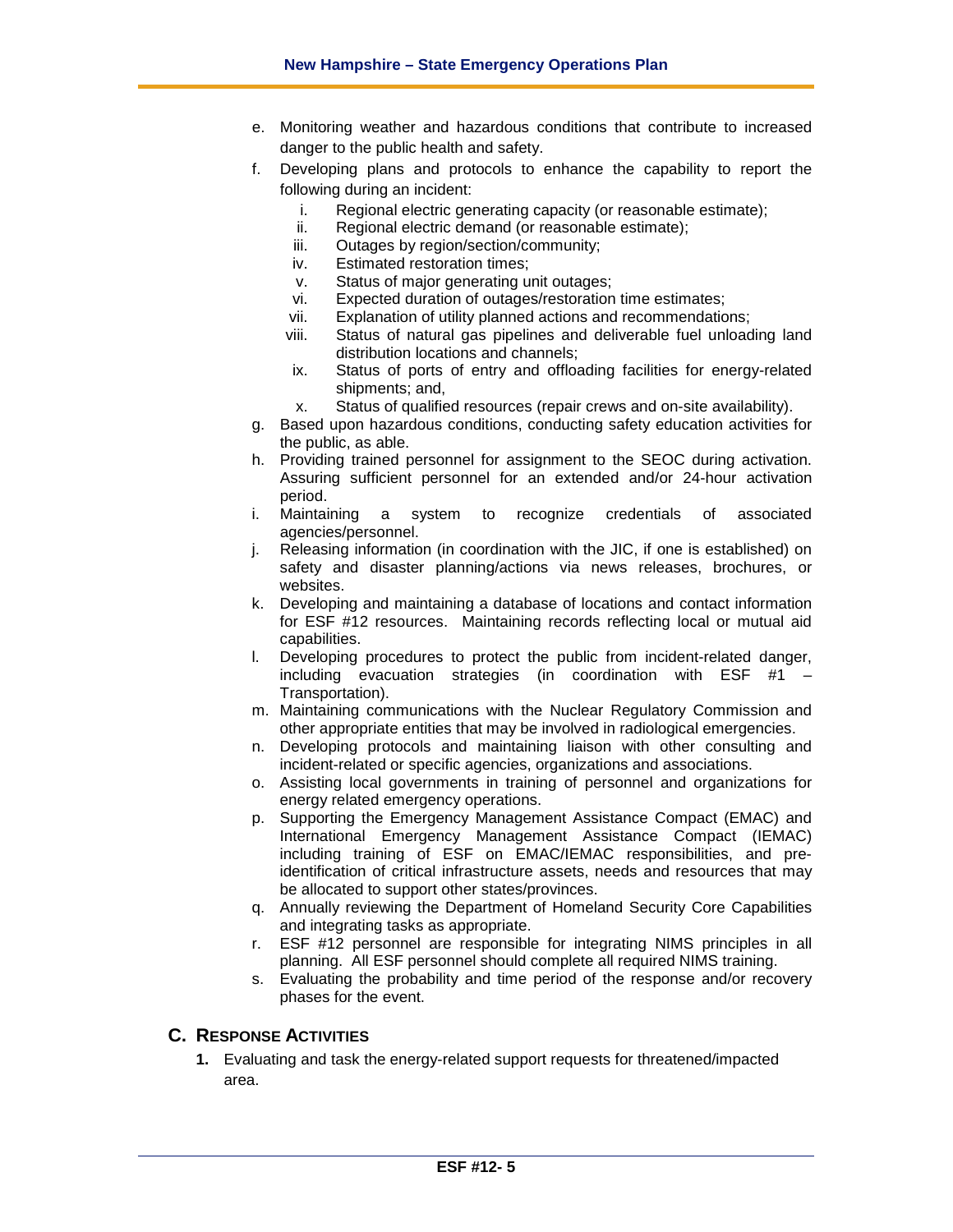- **2.** Assigning and scheduling sufficient personnel to cover an activation of the SEOC for an extended period of time. Providing updates and briefings for any new personnel reporting for ESF #12 duty. Maintaining and updating WebEOC as appropriate for all ESF #12 agencies.
- **3.** Coordinating available data on critical energy-related infrastructure and facilities with ESF #3 – Public Works & Engineering as well as ESF #7 – Resource Support and the Critical Infrastructure Supporting Annex, as required and requested.
- **4.** Assessing the situation, as requested, to include:
	- a. Impact of incident upon energy system damages and requirements for restoration;
	- b. Energy supply and demand;
	- c. Response and recovery needs of impacted systems;
	- d. Plans to assist federal, state, local and private sector officials in establishment of priorities to repair damage to infrastructure; and,
	- e. Restoration priorities and schedules established.
- **5.** Supporting appropriate investigations and inspections, as needed.
- **6.** Providing safety information for the public in coordination with PIO.
- **7.** Planning and preparing the notification systems to support the requests and directives resulting from a Governor-declared State of Emergency and/or requests for a federal disaster declaration as well as deployment of response personnel.
- **8.** Coordinating with other ESFs, as requested.
- **9.** Providing support for any Protective Action Requirements (PAR) the incident requires.
- **10.** Providing for coordination of any contaminated areas and consult with appropriate support agencies to provide appropriate response and control to contaminated areas.
- **11.** Coordinating and preparing for the arrival of federal assets, as requested.
- **12.** Coordinating with ESF #7 for the location and use of storage sites as staging areas for the deployment of personnel, assets and materials (including specialized equipment, etc.) into the affected area.
- **13.** Working with the Logistics Section Chief, or other appropriate SEOC personnel, in developing and implementing plan to meet the needs of emergency personnel into the impacted area.
- **14.** Beginning to evaluate probability and time period of the recovery phase for the event. If recovery phase is probable in the near future, start pre-planning for recovery actions.
- **15.** Continuing to update WebEOC and mission assignment tasking.
- **16.** Continuing to development of an "After-Action Report" for ESF #12.

# **D. RECOVERY ACTIVITIES:**

- **1.** Assigning and scheduling sufficient personnel to cover continued activation of the SEOC, if required during recovery phase.
- **2.** Providing updates and briefings for any new personnel reporting for ESF #12 duty either within the SEOC or at other facilities.
- **3.** Maintaining and updating WebEOC as appropriate for all ESF #12 agencies. Seeking information concerning projected date the SEOC will deactivate if it has not already been stood down.
- **4.** Evaluating and tasking ESF #12 support requests for impacted areas. Continuing to coordinate activities and requests with partner ESFs.
- **5.** Coordinating appropriate records of work schedules and costs incurred by ESF #12 agencies during the event.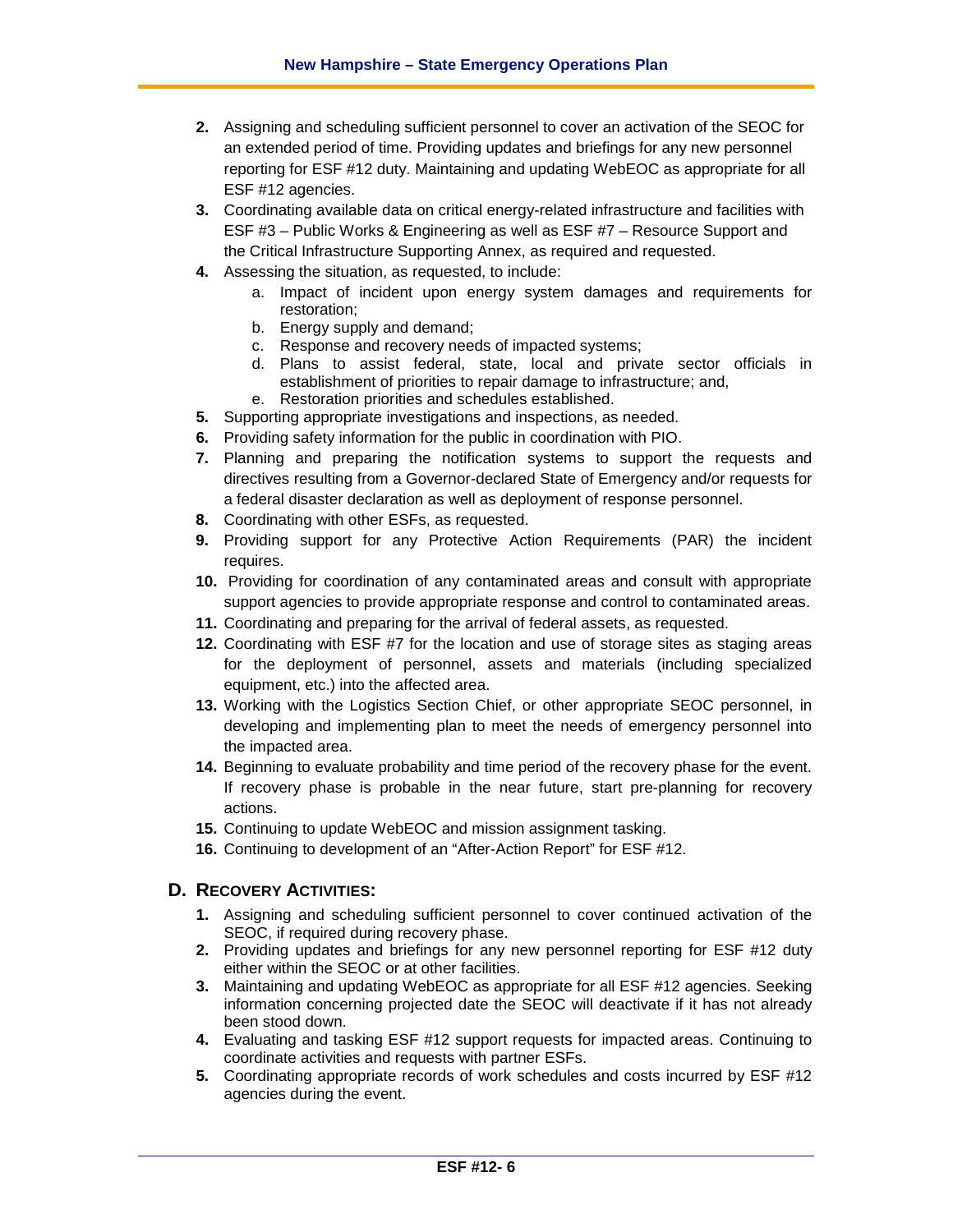- **6.** Preparing for arrival of and coordinate with FEMA ESF #12 personnel, if they have not arrived previously.
- **7.** Generating information to be included in incident briefings, situation reports, and/or action plans.
- **8.** Identifying and tracking any lost or damaged equipment and recording any personnel injuries or equipment accidents.
- **9.** If mitigation and/or redevelopment phase is probable, start pre-planning actions with agency, State, and/or federal officials. Implement and monitor "After-Action Report" for ESF #12.

# **E. MITIGATION**

- **1.** Providing updates and briefings for any new personnel or agencies providing services under ESF #12.
- **2.** Evaluating the probability and time period of the mitigation and/or redevelopment phase for the event. Collaborating with other ESF agencies regarding mitigation and/or redevelopment activities that may need ESF #12 support. Beginning to plan for and provide support for mitigation and/or redevelopment activities that may begin before SEOC deactivation and continue for several months.
- **3.** Supporting requests and directives resulting for the Governor and/or FEMA concerning mitigation and/or redevelopment activities. Probable requests and directives include establishment of review and study teams, support of local government contracting for mitigation and/or redevelopment needs, and other similar professional, technical, and administrative activities.
- **4.** Generating information to be included in briefings, situation reports, and/or action plans.
- **5.** Implementing and monitoring the "After-Action Report" for ESF #12, including activities that may need to be incorporated into future activations and plans.

# **ROLES & RESPONSIBILITIES**

# **A. ACTIVITIES ASSOCIATED WITH FUNCTION:**

ESF #12 Lead and Support Agencies activities include, but are not limited to:

- **1.** Providing available, trained personnel to serve as ESF #12 representatives in the SEOC, as capable. Maintaining and updating WebEOC as needed.
- **2.** All personnel have access to their agency's available and obtainable resources. The committed and uncommitted status of such resources is continuously tracked during an activation of the SEOC. All personnel have access to appropriate records and data that may be needed for an ESF #12 response (i.e., mutual aid compacts, facilities listings, maps, etc.).
- **3.** Participating in the evaluation and mission assignment of ESF #12 resource requests submitted to the SEOC including resources that are available through mutual-aid agreements, compacts, and/or FEMA.
- **4.** Supporting the development of situation reports and action plans for ESF #12 during activation of the SEOC.
- **5.** Providing Subject Matter Experts (SME's) as requested to support public notification and information and other emergency response activities.
- **6.** Assisting in revisions/updating of ESF #12 and other appropriate and related response/mitigation plans.
- **7.** Working with the Safety Officer to ensure the health and safety of response workers.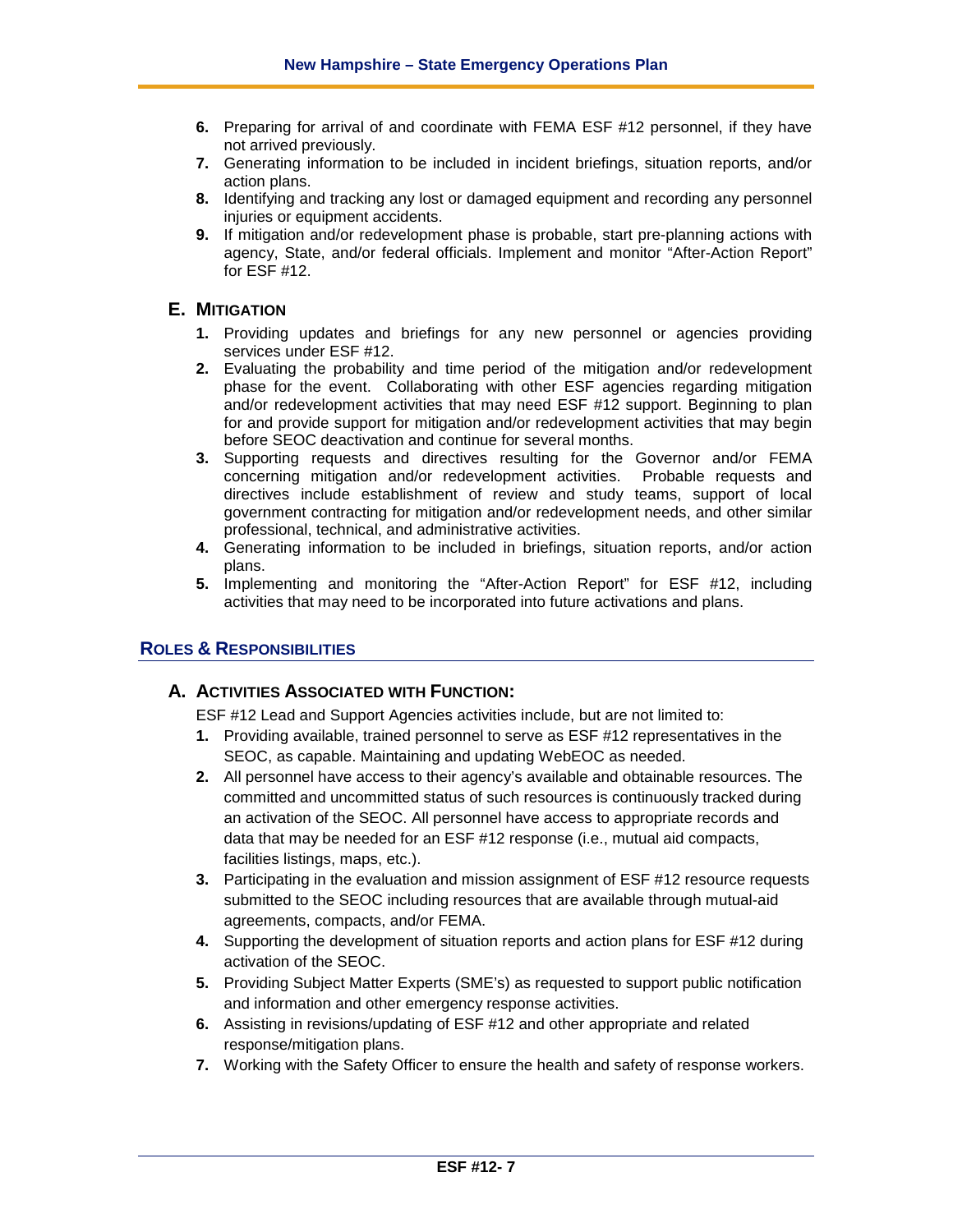# **B. AGENCY SPECIFIC**

- **1. Lead Agency: Public Utilities Commission (PUC)**
	- a. ESF #12 administration, management, planning, training, preparedness, response, recovery, and mitigation/redevelopment activities. Assure worker safety.
	- b. Assigning personnel to the ESF #12 duty schedule at the SEOC. Providing staff and resources necessary to conduct impact assessment of the impacted area.
	- c. Developing operating procedures to implement the ESF #12 Emergency Preparedness/Response/Recovery/Mitigation functions including, but not limited to:
		- - i. Energy-related expertise equipment and facilities;
			- ii. Mutual aid data and points of contact;
			- iii. Information on critical facilities that may be impacted and points of contact;
			- iv. Damage assessment and response plans and capabilities of public and private utility companies;
			- v. Back-up mechanisms for monitoring performance of utilities in response to an emergency; and,
			- vi. Staffing and resources necessary to assist to conduct assessments of impacted areas.
		- d. Identifying and training liaison teams.
		- e. Working with support agencies to assure maintenance and periodic updating/revision of this ESF Appendix.
		- f. Maintaining position log and mission-tasking in WebEOC.
		- g. Developing and implementing plans for protection of individual and public safety through coordination of ESF #12 mission. Coordinating with other support agencies, ESFs, and external partners to meet mission requirements.
		- h. Providing technical assistance to other ESFs as well as internal and external partners during emergencies/incidents, as requested.
		- i. Participating in HSEEP compliant exercises/drills to test operating procedures. Providing appropriate training to meet ESF mission. Ensuring that all support agencies are included in appropriate training and exercise functions.
		- j. Releasing information on energy-related disaster planning through news releases, brochures, websites or other means.
		- k. Developing appropriate safety information for the public. Coordinating with Incident PIO.
		- l. Monitoring and providing weather and danger forecasts.
		- m. Coordinating meetings and activations, as necessary, of the appropriate response–related teams, agencies and partners. At such meetings, participants will discuss the operational preparedness and response actions necessary for ESF #12 coverage and responsibilities.
		- n. Providing/securing appropriate mappings, etc. pertinent to mission response activities.
		- o. Developing and maintaining a database of points of contact, agency missions, etc. for support agencies.

# **2. Support Agencies:**

- a. **Office of Energy and Planning (Primary Support) (OEP)**
	- i. Assigning personnel to support ESF #12 missions and responsibilities.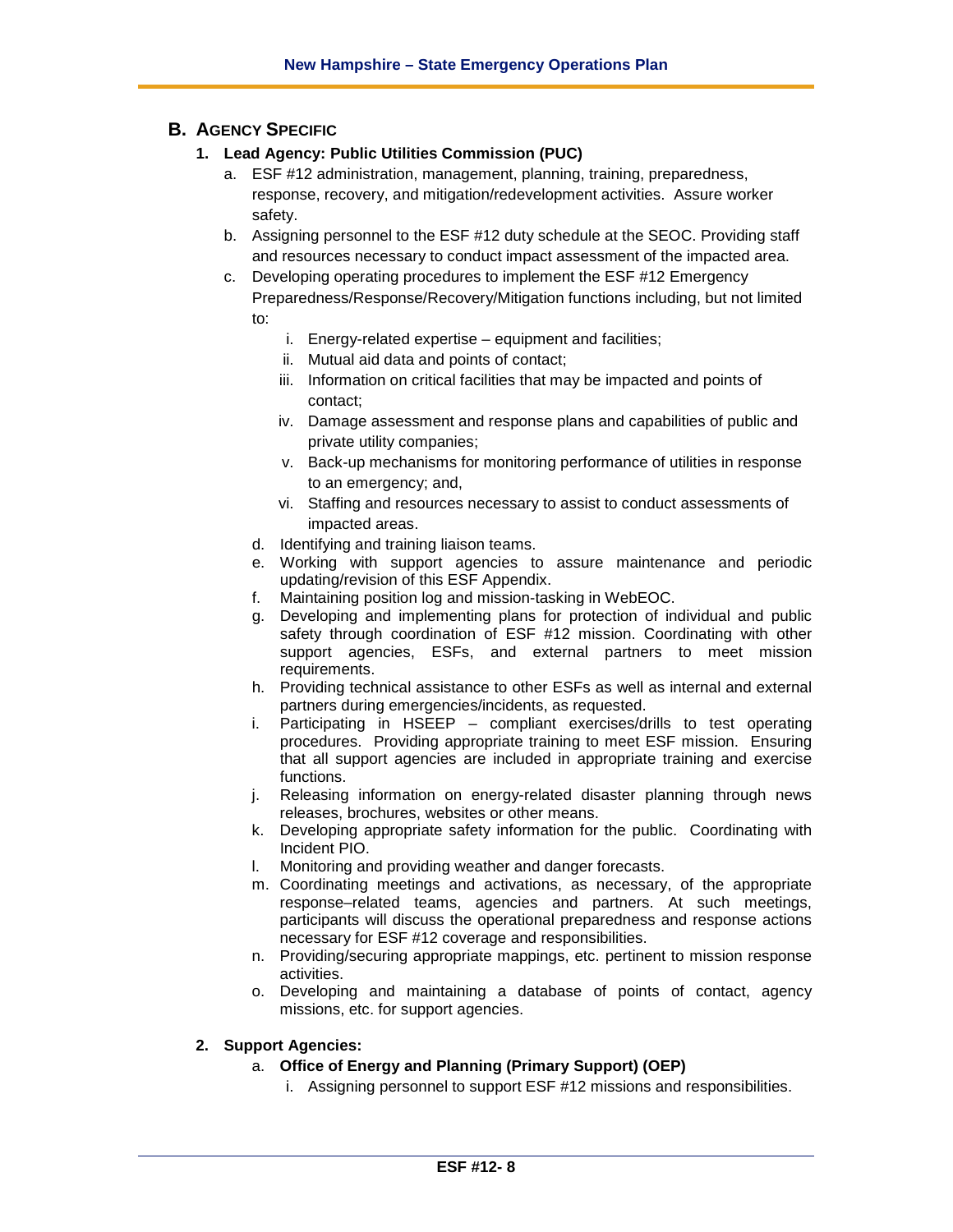- ii. Maintaining wholesale inventories of all deliverable fuels (propane, oil, and kerosene) related facilities and assets. Sprague and Irving provide numbers for on-road diesel barrels.
	- 1. Sea-3- propane
	- 2. Sprague- heating oil #2, kerosene, oil #6 and diesel- on road
	- 3. Irving-heating oil #2, kerosene, and diesel –on road
- iii. Reporting on status of wholesale deliverable fuels related facilities.
- iv. Assuming some of Lead Agency responsibilities when incident is primarily deliverable fuels related.
- v. Coordinating responsibility for situations affecting supply of transportation of diesel fuel (coordinate with ESF #1).
- vi. Providing information on heating fuel aid as the incident warrants. (Coordinate with ESF #6 – Mass Care, Housing and Human Services).
- vii. Maintaining communications with non-utility sector providers of on-road diesel fuels. Consulting with other agencies and suppliers regarding shortages and disruption in the supply of transportation and delivery of oil and propane as it may affect the public.
- viii. Assisting in development of a listing of critical facilities and infrastructure that may receive priority in power restoration.
- ix. Seeking relaxation of energy-related statutes, legislation, regulations and laws from appropriate oversight agency/department to protect the public safety and meet disaster or emergency related needs.
- x. Directing efforts, in coordination with Lead and other Support Agencies, in case of a shortage of automotive transportation only for on-road diesel, petroleum (oil and kerosene), or propane fuels needed for residential or significant commercial/industrial purposes.
- xi. Coordinating activities with industry trade groups and associations as it relates to the impact of an emergency situation.
- xii. Maintaining contact with and report status of impact of emergency situation on State's delivery points and terminals (Sea3, Irving and Sprague)
- xiii. Coordinating with local petroleum suppliers and major oil companies to facilitate delivery of adequate amounts of emergency petroleum supplies, when authorized.
- xiv. Developing protocols to adequately report the following:
	- 1. Status of major terminals for petroleum and propane;
	- 2. Impact of disruption upon State economy and public safety; and,
	- 3. Explanation of suppliers' planned actions and recommendations of actions in support of suppliers.
- xv. Identifying and training liaison teams.
- xvi. Developing appropriate safety information for the public. Coordinate with Incident PIO.
- xvii. Providing incident management teams as requested.

# b. **N.H. Dept. of Agriculture, Markets and Food – (DAFM)**

i. Providing information and recommendations concerning impact of the loss or shortage of energy resources on the agricultural and commercial food distribution industries.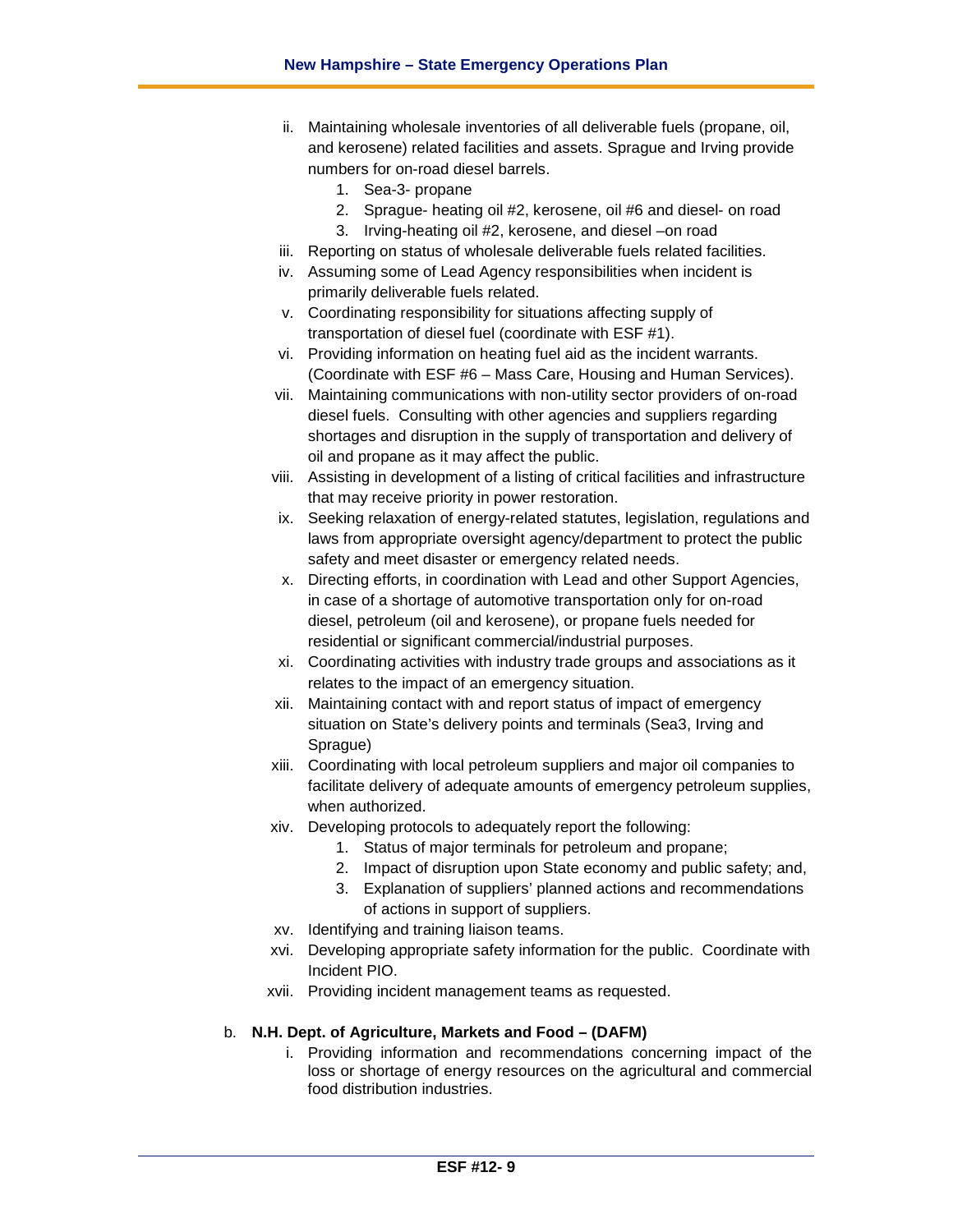- ii. Providing prioritization recommendations on energy restoration as it relates to agriculture and/or commercial food.
- iii. Providing information to the agricultural and commercial food industry on incident impact and restoration strategies.

#### c. **N.H. Dept. of Transportation (DOT)**

- i. Providing SMEs infrastructure and engineering support, damage assessment and critical information on energy-related facilities and infrastructure.
- ii. Assisting in the development of a listing of critical facilities that may need to receive priority in power/energy restoration.
- iii. Assisting local communities, as requested and capable, in obtaining information on sources for state-owned assets and resources that may be available to protect the public safety during an energy-related emergency.
- d. **Entergy, Vermont Yankee Nuclear Power Plant (Vernon, Vt.) (VY) NextEra, Seabrook Station Nuclear Power Plant (Seabrook, N.H.) (SS) (Special Note:**  The responsibilities of the above two nuclear power plants are captured under this ESF due to their roles as an energy provider to the State, however their responsibilities require interface with multiple ESFs and Command and Control in the SEOC during a radiological incident. **See also:** *Radiological Emergency Response for Nuclear Facilities Incident Specific Annex)*
	- i. Providing information on status of power generation and impact of any emergency on-site or offsite.
	- ii. Maintaining communications with Nuclear Regulatory Commission.

#### e. **ISO New England**

- i. Providing minute-to-minute operation of New England's bulk electric power system, providing centrally dispatched direction for the generation and flow of electricity across the region's interstate high-voltage transmission lines and ensuring the constant availability of electricity.
- ii. Development, oversight and fair administration of wholesale electricity marketplace.
- iii. Management of comprehensive bulk electric power system and wholesale markets' planning processes.

# **C. COORDINATION WITH OTHER EMERGENCY SUPPORT FUNCTIONS:**

All ESFs will coordinate, as appropriate, with other ESFs by:

- **1.** Notifying partners available resources, including meeting specialized needs and requirements;
- **2.** Providing availability of subject matter experts for specialized requirements;
- **3.** Coordinating all communications and messaging to the public through the PIO/JIC;
- **4.** Notifying partners of the availability of facilities/assets that may be used for repair, refueling, servicing, storage, collection and staging areas; and,
- **5.** Setting and maintaining of public safety/security perimeters.

# **D. SEOP HAZARD-SPECIFIC INCIDENT ANNEXES WITH ESF #12 RESPONSIBILITIES:**

- Terrorism
- Radiological Incident at Nuclear Power Plant
- Hazardous Material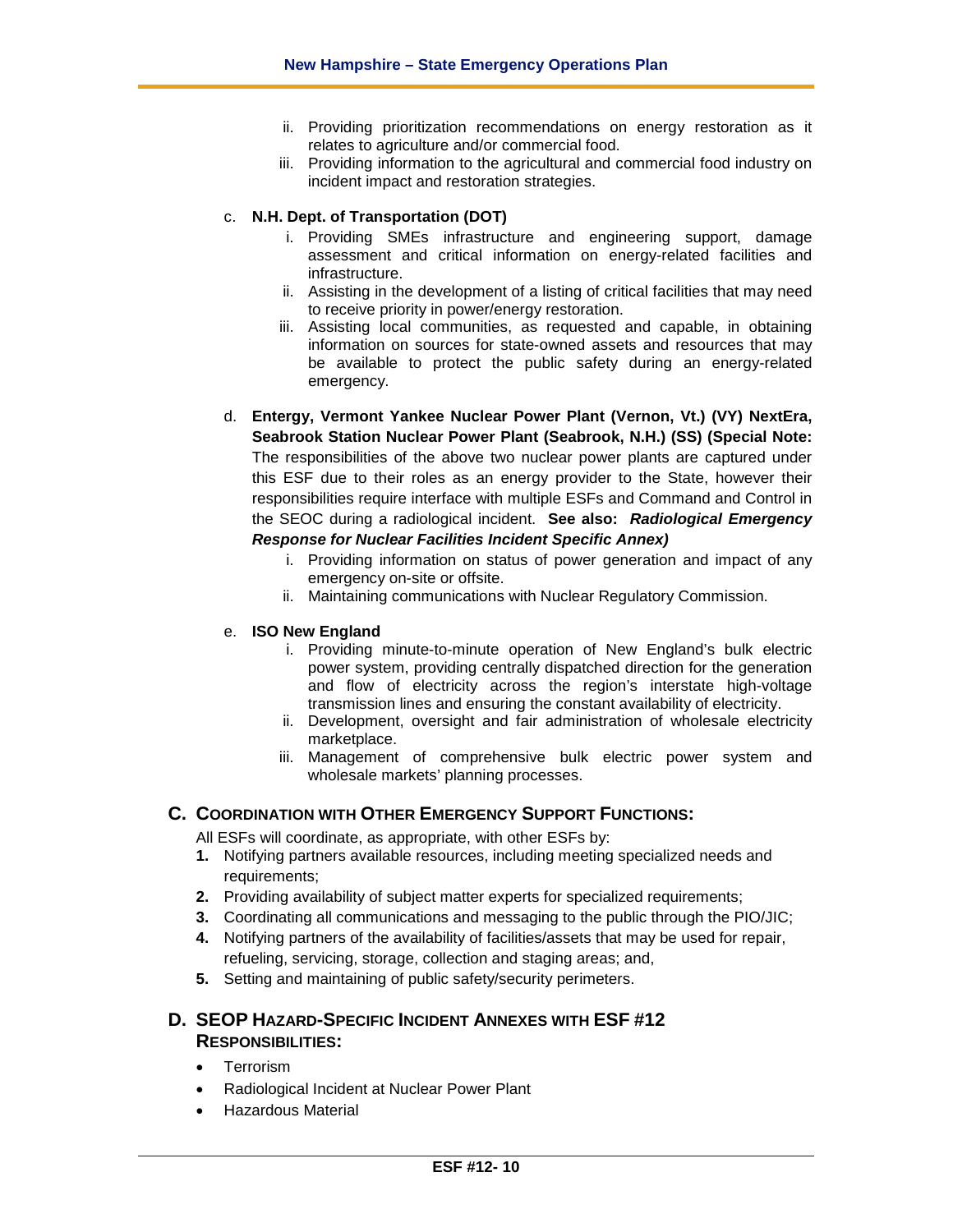• Public Health Emergency

# **FEDERAL RESPONSE INTERFACE/STATE & INTERNATIONAL MUTUAL AID**

When Energy activities exceed the capability of the State, with the approval of the Governor, the ESF #12 Lead Agency will coordinate activities with the Lead Federal Agency for ESF #12 under the provisions of the *National Response Framework (NRF).* State and International Mutual Aid agreements (EMAC/IEMAG, etc.) may also be activated as the situation warrants.

Federal ESF #12 assists DHS/FEMA in making determination related to reimbursement of the energy industry under the Stafford Act. In coordination with the Pipeline and Hazardous Materials Safety Administration, Federal ESF #12 assures the safety and reliability of the Nation's natural gas and hazardous materials pipelines.

# **ADMINISTRATION AND LOGISTICS**

# **A. POLICIES:**

- **1.** All agency and ESF Plans provide for administrative and logistical support necessary to maintain a 24-hour, 7 day a week sustained operation.
- **2.** Administrative and logistical support of operational field elements is the responsibility of each participating agency.
- **3.** Provision is made by each participating agency to record all resources used in support of the emergency operation and provide such information to the Finance and Administration Section for consolidation and recording.
- **4.** Participating agencies will be notified when threshold levels are reached for implementation of any federal assistance programs or requests from mutual aid compacts.

# **B. NOTIFICATION AND REPORTING:**

# **1. Notification**

- a. The N.H. State Police, a municipality or State Agency will notify HSEM that an incident has occurred, or has the potential to occur, that threatens or impacts an area of New Hampshire. HSEM will gather information for on-going situational awareness and notify ESFs, as appropriate.
- b. HSEM personnel will make the decision to activate the SEOC and determine level of activation.
- c. If SEOC activation is determined to be necessary, the HSEM Agency Liaison will notify the ESF Lead Agency of the activation and request designated personnel to report to the SEOC or to remain on stand-by.
- d. The Lead Agency will then notify the appropriate ESF Support Agencies and determine coverage/duty roster for the ESF desk in the SEOC. WebEOC will be utilized to provide continuous situational awareness.
- e. All ESF agencies will make appropriate notifications to their appropriate regions, districts or local offices.
- f. The above notification process will be utilized for all phases of activation and activities in which the ESF will be involved.

# **2. Event Reporting**

a. Event and position logs should be maintained by each ESF agency in sufficient detail to provide historical data on activities taken during the event.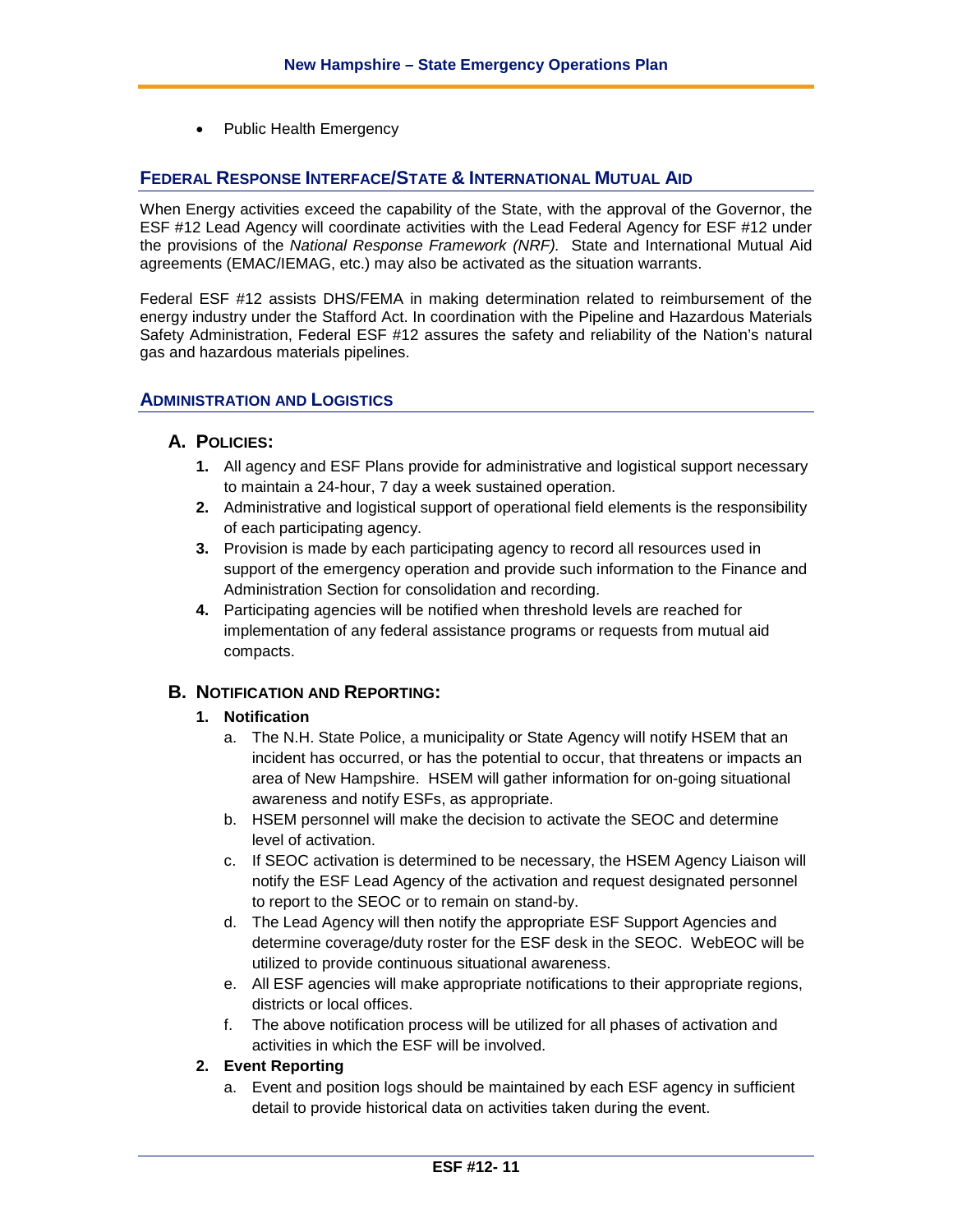- b. Agencies are also expected to keep their Lead Agency updated upon all activities and actions.
- c. The Lead Agency will be responsible for making periodic reports to their Sections on activities taken by the ESF, in total, during the event and assure they are properly documented.
- d. All financial reporting will be done through the ESF Lead Agency on behalf of their support agencies. All financial management documents must comply with standard accounting procedures and applicable agency, State and Federal guidelines, rules, standards and laws.

#### **3. Agreements/MOUs, etc.**

Lead and Support Agencies will maintain up-to-date agreements and Memorandums of Understanding, Letters of Agreement (MOU/LOA) with various other agencies, regions, states or countries, as appropriate. Each agency is responsible for keeping these documents updated and with appropriate points of contact. Support Agencies should keep the Lead Agency informed of any such agreements that may impact resources or capabilities during an emergency incident. The State of New Hampshire also maintains agreements and mutual aid compacts on behalf of various organizations. These may be activated as the situation warrants.

# **DEVELOPMENT, MAINTENANCE AND IMPLEMENTATION OF ESF/SEOP**

# **A. RESPONSIBILITIES**

Development, maintenance and implementation of this ESF Appendix rest with the Lead Agency in consultation and collaboration with the Support Agencies.

# **B. CORRECTIVE ACTIONS**

Following each activation, exercise, etc. in which this ESF has been activated, an After-Action Report should be conducted by the Lead Agency with the appropriate Support Agencies. A Corrective Action/Improvement Plan should be developed and incorporated into the ESF response activities when updated.

# **C. UPDATING & REVISION PROCEDURES**

The primary responsibility for the development and overall maintenance of the State Emergency Operations Plan belongs to HSEM. Assistance and input will be sought from all ESFs.

Updating and maintenance of this ESF Appendix rests with the Lead Agency. Coordination, input and assistance should be sought from all the agencies involved in the ESF activities. An annual review of the Appendix should be conducted with information provided to HSEM for incorporation into the next SEOP scheduled update. This does not preclude the incorporation of any changes immediately into the ESF Appendix. If information collected is of serious enough nature to require immediate revision, HSEM will produce such a revision of the SEOP ahead of schedule.

# **I. ATTACHMENTS**

# **A. PLANS**

- **1.** State Energy Emergency Response Plan (SEERP)
- **2.** State Energy Assurance Plan
- **3.** Fuels Strategy DRAFT